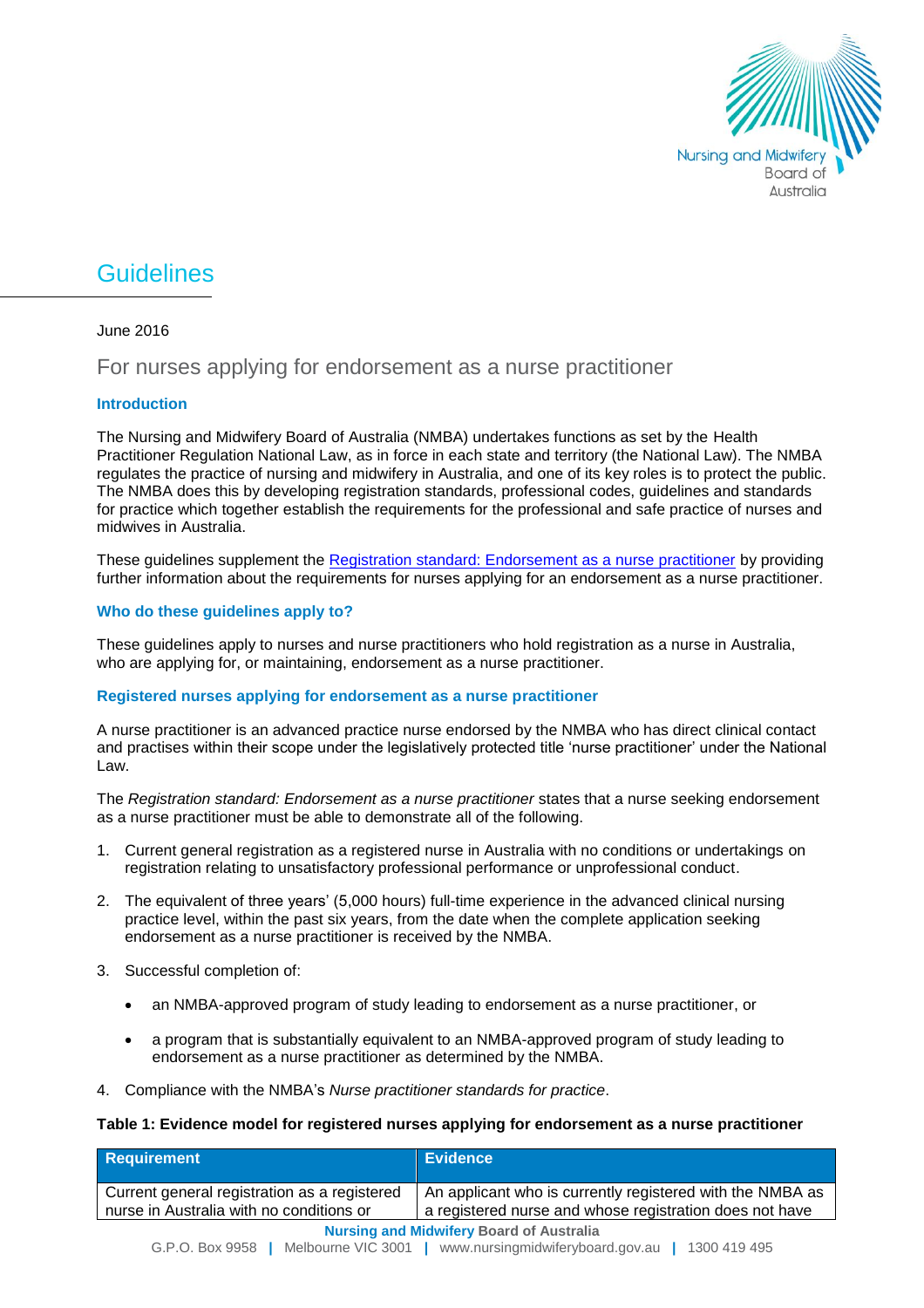| <b>Requirement</b>                                                                                                                                                                                                                                                            | <b>Evidence</b>                                                                                                                                                                                                                                                                                                                                                                                                                                                                                                                                                                       |
|-------------------------------------------------------------------------------------------------------------------------------------------------------------------------------------------------------------------------------------------------------------------------------|---------------------------------------------------------------------------------------------------------------------------------------------------------------------------------------------------------------------------------------------------------------------------------------------------------------------------------------------------------------------------------------------------------------------------------------------------------------------------------------------------------------------------------------------------------------------------------------|
| undertakings on registration relating to<br>unsatisfactory professional performance or<br>unprofessional conduct.                                                                                                                                                             | any conditions or undertakings imposed on their<br>registration, in relation to unsatisfactory professional<br>performance or unprofessional conduct has satisfied this<br>requirement.                                                                                                                                                                                                                                                                                                                                                                                               |
|                                                                                                                                                                                                                                                                               | Evidence would be a current registration certificate as a<br>registered nurse with no conditions or undertakings on the<br>registration relating to unsatisfactory professional<br>performance or unprofessional conduct issued by the<br>NMBA.                                                                                                                                                                                                                                                                                                                                       |
| The equivalent of three years' (5,000 hours)<br>full-time experience in the advanced clinical<br>nursing practice level, within the past six<br>years, from the date when the complete<br>application seeking endorsement as a<br>nurse practitioner is received by the NMBA. | Advanced nursing practice is a continuum along which<br>nurses develop their professional knowledge, clinical<br>reasoning and judgement, skills and behaviours to higher<br>levels of capability (that is recognisable). Nurses<br>practising at an advanced level incorporate professional<br>leadership, education and research into their clinically<br>based practice. Their practice is effective and safe. They<br>work within a generalist or specialist context and they are<br>responsible and accountable for managing people who<br>have complex healthcare requirements. |
|                                                                                                                                                                                                                                                                               | Advanced nursing practice is a level of practice and not a<br>role. It is acknowledged that advanced nursing practice is<br>individually attributed within a regulated nursing scope<br>(enrolled nurse, registered nurse or nurse practitioner).<br>Advanced nursing practice for the purpose of the 5,000<br>hours needed is not related to a job title or remuneration.                                                                                                                                                                                                            |
|                                                                                                                                                                                                                                                                               | Nurses applying for endorsement need to submit:                                                                                                                                                                                                                                                                                                                                                                                                                                                                                                                                       |
|                                                                                                                                                                                                                                                                               | (a) Curriculum vitae (CV) detailing:<br>evidence of employment, clearly noting title and<br>description of all advanced nursing practice with<br>dates (dd/mm/yyyy) and hours per week<br>education details such as a certified copy of<br>relevant Masters transcripts, including transcript<br>list of all units and a results key, and<br>evidence of professional activities such as<br>involvement in associations, forums, conferences,<br>related groups, research/publications or quality<br>improvement activities.                                                          |
|                                                                                                                                                                                                                                                                               | You must declare that the 'the CV is true and correct as at<br>(insert date)'. This declaration must be signed and dated.<br>The NMBA will only accept the original signed CV                                                                                                                                                                                                                                                                                                                                                                                                         |
|                                                                                                                                                                                                                                                                               | For guidance on CV format refer to the AHPRA guidelines<br>Standard format for curriculum vitae.                                                                                                                                                                                                                                                                                                                                                                                                                                                                                      |
|                                                                                                                                                                                                                                                                               | Note: It is not compulsory to comply with these CV<br>guidelines.                                                                                                                                                                                                                                                                                                                                                                                                                                                                                                                     |
|                                                                                                                                                                                                                                                                               | (b) Certified copy of statement(s) of service which support<br>the applicant's 5,000 hours of advanced clinical<br>nursing practice within the past six years.                                                                                                                                                                                                                                                                                                                                                                                                                        |
|                                                                                                                                                                                                                                                                               | The statement(s) of service must:                                                                                                                                                                                                                                                                                                                                                                                                                                                                                                                                                     |
|                                                                                                                                                                                                                                                                               | be on your employer's letterhead<br>be dated and signed by the Director of Nursing or<br>$\bullet$                                                                                                                                                                                                                                                                                                                                                                                                                                                                                    |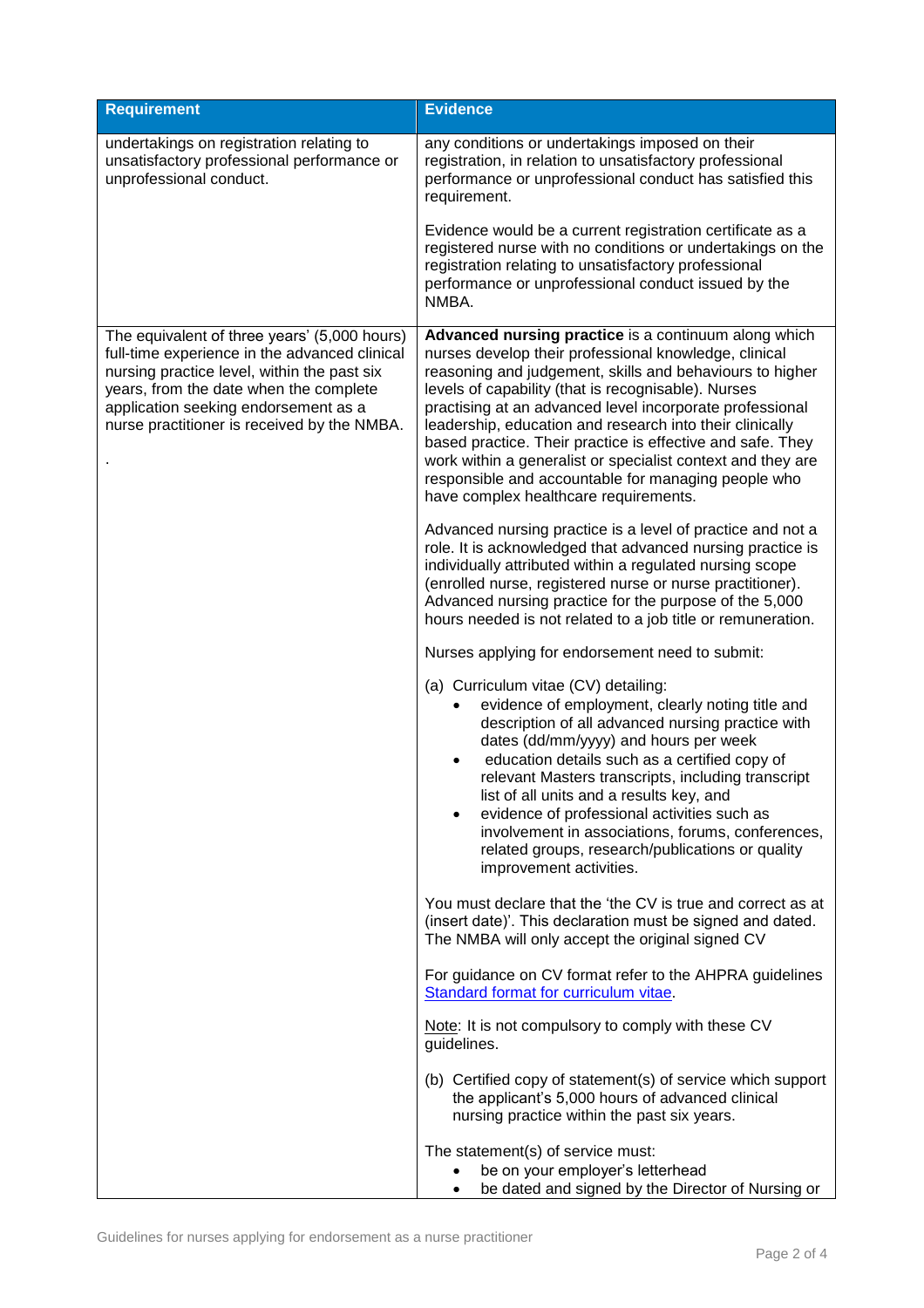| <b>Requirement</b>                                                                                                                                                                                                                                                                           | <b>Evidence</b>                                                                                                                                                                                                                                                                                                                                                                                                                                                                                                |
|----------------------------------------------------------------------------------------------------------------------------------------------------------------------------------------------------------------------------------------------------------------------------------------------|----------------------------------------------------------------------------------------------------------------------------------------------------------------------------------------------------------------------------------------------------------------------------------------------------------------------------------------------------------------------------------------------------------------------------------------------------------------------------------------------------------------|
|                                                                                                                                                                                                                                                                                              | equivalent. Self-employed nurses may provide a<br>statutory declaration as their proof of service<br>detail the title of your advanced clinical nursing<br>practice, dates of employment, and hours, and<br>detail any periods of extended leave (e.g. long<br>service leave or extended sick leave).                                                                                                                                                                                                          |
| Successful completion of:                                                                                                                                                                                                                                                                    | The NMBA has two pathways that fulfil the education<br>requirements for endorsement as a nurse practitioner.                                                                                                                                                                                                                                                                                                                                                                                                   |
| an NMBA-approved program of study<br>$\bullet$<br>leading to endorsement as a nurse<br>practitioner, or<br>a program that is substantially<br>$\bullet$<br>equivalent to an NMBA-approved<br>program of study leading to<br>endorsement as a nurse practitioner as<br>determined by the NMBA | Pathway 1                                                                                                                                                                                                                                                                                                                                                                                                                                                                                                      |
|                                                                                                                                                                                                                                                                                              | Evidence of successful completion of an NMBA-approved<br>nurse practitioner program of study at masters level.                                                                                                                                                                                                                                                                                                                                                                                                 |
|                                                                                                                                                                                                                                                                                              | Pathway 2                                                                                                                                                                                                                                                                                                                                                                                                                                                                                                      |
|                                                                                                                                                                                                                                                                                              | Evidence of successful completion of a program that is<br>substantially equivalent to an NMBA-approved program of<br>study leading to endorsement as a nurse practitioner as<br>determined by the NMBA:                                                                                                                                                                                                                                                                                                        |
|                                                                                                                                                                                                                                                                                              | a postgraduate nursing masters degree that is<br>$\bullet$<br>clinically relevant to the applicant's context of<br>advanced practice nursing for which they are seeking<br>endorsement as a nurse practitioner<br>evidence of completion of masters level units in<br>$\bullet$<br>advanced health assessment, pharmacology and<br>therapeutics and diagnostics and research, however<br>titled, and mapping of completed masters level units<br>against the <b>Nurse</b> practitioner standards for practice. |
| Evidence of meeting the NMBA's Nurse<br>practitioner standards for practice.                                                                                                                                                                                                                 | An applicant who has successfully completed an NMBA-<br>approved nurse practitioner program of study is not<br>required to provide further evidence of meeting the Nurse<br>practitioner standards for practice.                                                                                                                                                                                                                                                                                               |
|                                                                                                                                                                                                                                                                                              | An applicant who has not completed an NMBA-approved<br>nurse practitioner program of study at masters level will be<br>required to provide evidence of meeting the Nurse<br>practitioner standards for practice (see Pathway 2 above).                                                                                                                                                                                                                                                                         |

#### **Requirements for ongoing endorsement as a nurse practitioner**

Ongoing endorsement as a nurse practitioner is contingent upon the nurse practitioner meeting the NMBA's requirements for renewal of registration annually. Under section 109 of the National Law, nurse practitioners are required to make an annual declaration that they have met the professional indemnity insurance and recency of practice requirements and completed the required continuing professional development.

Nurse practitioners need to demonstrate recency of practice at the advanced practice nursing level to retain their endorsement.

For more information

- [Registration standard: Endorsement as a nurse practitioner](http://www.nursingmidwiferyboard.gov.au/Registration-Standards.aspx)
- [Fact sheet: Endorsement as a nurse practitioner](http://www.nursingmidwiferyboard.gov.au/Registration-and-Endorsement/Endorsements-Notations.aspx#nursep)
- [Nurse practitioner standards for practice](http://www.nursingmidwiferyboard.gov.au/Codes-Guidelines-Statements/Professional-standards/nurse-practitioner-standards-of-practice.aspx)
- [Audit](http://www.nursingmidwiferyboard.gov.au/Registration-and-Endorsement/Audit.aspx) information on the NMBA website
- Visit [www.nursingmidwiferyboard.gov.au](http://www.nursingmidwiferyboard.gov.au/) under *Contact us* to lodge an online enquiry form